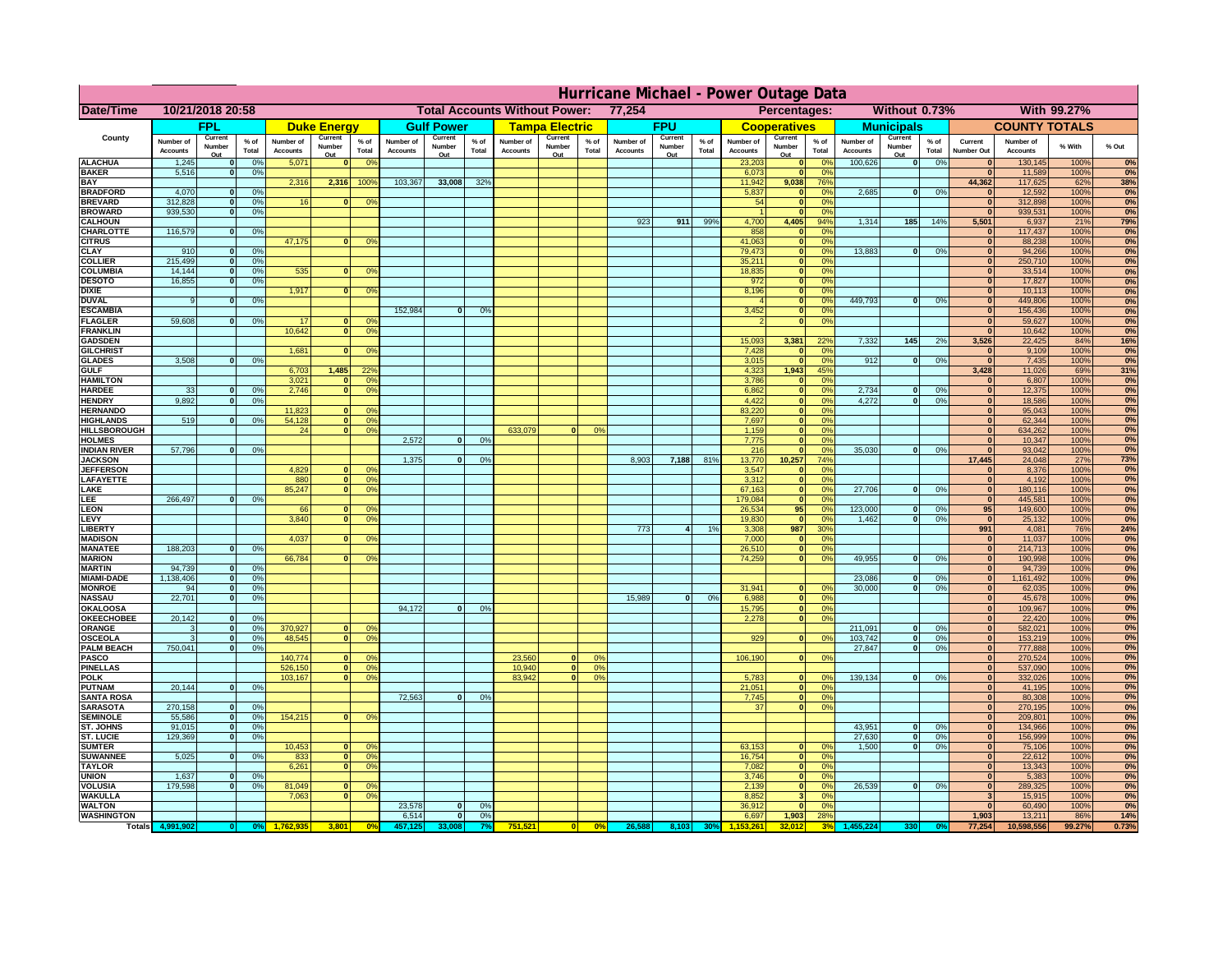# 10/21/2018 8:58 PM Hurricane Michael

| <b>Power Provider</b>                   | <b>County</b>       | <b>Number of Customers</b> | <b>Current Number Out</b> | <b>Outage Percentage</b> | <b>Estimated Restore Time</b> |
|-----------------------------------------|---------------------|----------------------------|---------------------------|--------------------------|-------------------------------|
|                                         |                     |                            |                           |                          |                               |
| <b>Gulf Power Company</b>               | BAY                 | 103,367                    | 33,008                    | 31.93%                   | $>72$                         |
| West Florida Electric Cooperative, Inc. | <b>JACKSON</b>      | 13,723                     | 10,210                    | 74.40%                   | >5 days                       |
| Gulf Coast Electric Cooperative, Inc.   | BAY                 | 11,942                     | 9,038                     | 75.68%                   | >5 days                       |
| Florida Public Utilities Corporation    | <b>JACKSON</b>      | 8,903                      | 7,188                     | 80.74%                   | >5 days                       |
| Talquin Electric Cooperative, Inc.      | GADSDEN             | 15,093                     | 3,381                     | 22.40%                   | 72                            |
| West Florida Electric Cooperative, Inc. | CALHOUN             | 2,852                      | 2,562                     | 89.83%                   | >5 days                       |
|                                         | BAY                 |                            |                           |                          | <b>TBD</b>                    |
| Duke Energy                             |                     | 2,316                      | 2,316                     | 100.00%                  |                               |
| Gulf Coast Electric Cooperative, Inc.   | <b>GULF</b>         | 4,323                      | 1,943                     | 44.95%                   | >5 days                       |
| Gulf Coast Electric Cooperative, Inc.   | CALHOUN             | 1,848                      | 1,843                     | 99.73%                   | >5 days                       |
| West Florida Electric Cooperative, Inc. | WASHINGTON          | 4,260                      | 1,565                     | 36.74%                   | >5 days                       |
| <b>Duke Energy</b>                      | <b>GULF</b>         | 6,703                      | 1,485                     | 22.15%                   | <b>TBD</b>                    |
| Talquin Electric Cooperative, Inc.      | LIBERTY             | 3,308                      | 987                       | 29.84%                   | >5 days                       |
| Florida Public Utilities Corporation    |                     | 923                        | 911                       |                          |                               |
|                                         | CALHOUN             |                            |                           | 98.70%                   | >5 days                       |
| Gulf Coast Electric Cooperative, Inc.   | WASHINGTON          | 2,437                      | 338                       | 13.87%                   | >5 days                       |
| City of Blountstown                     | CALHOUN             | 1,314                      | 185                       | 14.08%                   | 24                            |
| Chattahoochee Electric                  | GADSDEN             | 1,173                      | 101                       | 8.61%                    | 24                            |
| Talquin Electric Cooperative, Inc.      | <b>LEON</b>         | 26,534                     | 95                        | 0.36%                    | 48                            |
| Gulf Coast Electric Cooperative, Inc.   | <b>JACKSON</b>      | 47                         | 47                        | 100.00%                  | >5 days                       |
|                                         |                     |                            | 44                        |                          |                               |
| City of Quincy                          | GADSDEN             | 4,768                      |                           | 0.92%                    | 24                            |
| Florida Public Utilities Corporation    | LIBERTY             | 773                        | 4                         | 0.52%                    | >5 days                       |
| Talquin Electric Cooperative, Inc.      | <b>WAKULLA</b>      | 8,852                      | 3                         | 0.03%                    | 24                            |
| Central Florida Electric Cooperative    | <b>ALACHUA</b>      | 875                        | $\mathbf 0$               | 0.00%                    | TBD                           |
| Central Florida Electric Cooperative    | <b>DIXIE</b>        | 7,595                      | $\pmb{0}$                 | 0.00%                    | <b>TBD</b>                    |
|                                         |                     |                            | 0                         | 0.00%                    |                               |
| Central Florida Electric Cooperative    | <b>GILCHRIST</b>    | 7,424                      |                           |                          | Restored                      |
| Central Florida Electric Cooperative    | LAFAYETTE           | 9                          | $\pmb{0}$                 | 0.00%                    | <b>TBD</b>                    |
| Central Florida Electric Cooperative    | LEVY                | 17,513                     | $\mathbf 0$               | 0.00%                    | Restored                      |
| Central Florida Electric Cooperative    | <b>MARION</b>       | 9                          | $\pmb{0}$                 | 0.00%                    | <b>TBD</b>                    |
| Choctawhatchee Electric Cooperative     | <b>HOLMES</b>       | 293                        | 0                         | 0.00%                    | Restored                      |
| Choctawhatchee Electric Cooperative     | <b>OKALOOSA</b>     | 15,795                     | $\mathbf 0$               | 0.00%                    | Restored                      |
|                                         |                     |                            |                           |                          |                               |
| Choctawhatchee Electric Cooperative     | <b>SANTA ROSA</b>   | 201                        | $\mathbf 0$               | 0.00%                    | Restored                      |
| Choctawhatchee Electric Cooperative     | <b>WALTON</b>       | 36,812                     | $\pmb{0}$                 | 0.00%                    | Restored                      |
| City of Alachua                         | <b>ALACHUA</b>      | 4,426                      | 0                         | 0.00%                    | TBD                           |
| City of Bartow                          | <b>POLK</b>         | 11,790                     | $\pmb{0}$                 | 0.00%                    | <b>TBD</b>                    |
| City of Bushnell                        | <b>SUMTER</b>       | 1,500                      | $\mathbf 0$               | 0.00%                    | TBD                           |
|                                         | <b>HENDRY</b>       |                            | $\mathbf 0$               | 0.00%                    | <b>TBD</b>                    |
| City of Clewiston                       |                     | 4,272                      |                           |                          |                               |
| City of Fort Meade                      | <b>POLK</b>         | 2,379                      | 0                         | 0.00%                    | TBD                           |
| City of Havana                          | GADSDEN             | 1,391                      | $\mathbf 0$               | 0.00%                    | Restored                      |
| City of Leesburg                        | LAKE                | 22,000                     | 0                         | 0.00%                    | TBD                           |
| City of Moore Haven                     | <b>GLADES</b>       | 912                        | $\mathbf 0$               | 0.00%                    | <b>TBD</b>                    |
| City of Mount Dora                      | LAKE                | 5,706                      | 0                         | 0.00%                    | TBD                           |
| City of Newberry                        | <b>ALACHUA</b>      | 1,727                      | $\pmb{0}$                 | 0.00%                    | TBD                           |
|                                         |                     |                            |                           |                          |                               |
| City of Starke                          | <b>BRADFORD</b>     | 2,685                      | $\pmb{0}$                 | 0.00%                    | TBD                           |
| City of Tallahassee                     | LEON                | 123,000                    | $\mathbf 0$               | 0.00%                    | Restored                      |
| City of Vero Beach                      | <b>INDIAN RIVER</b> | 35,030                     | 0                         | 0.00%                    | TBD                           |
| City of Wauchula                        | HARDEE              | 2,734                      | $\pmb{0}$                 | 0.00%                    | <b>TBD</b>                    |
| City of Williston                       | LEVY                | 1,462                      | $\pmb{0}$                 | 0.00%                    | TBD                           |
| City of Winter Park                     | <b>ORANGE</b>       | 13,941                     | $\pmb{0}$                 | 0.00%                    | <b>TBD</b>                    |
|                                         |                     |                            | $\mathbf 0$               |                          |                               |
| Clay Electric Cooperative               | <b>ALACHUA</b>      | 22,328                     |                           | 0.00%                    | TBD                           |
| Clay Electric Cooperative               | <b>BAKER</b>        | 2,476                      | $\pmb{0}$                 | 0.00%                    | TBD                           |
| Clay Electric Cooperative               | <b>BRADFORD</b>     | 5,837                      | 0                         | 0.00%                    | TBD                           |
| Clay Electric Cooperative               | <b>CLAY</b>         | 79,473                     | $\pmb{0}$                 | 0.00%                    | <b>TBD</b>                    |
| Clay Electric Cooperative               | COLUMBIA            | 16,922                     | 0                         | 0.00%                    | TBD                           |
| Clay Electric Cooperative               | <b>DUVAL</b>        | $\overline{4}$             | $\pmb{0}$                 | 0.00%                    | <b>TBD</b>                    |
|                                         |                     |                            |                           |                          |                               |
| Clay Electric Cooperative               | <b>FLAGLER</b>      | $\overline{2}$             | 0                         | 0.00%                    | TBD                           |
| Clay Electric Cooperative               | <b>GILCHRIST</b>    | $\overline{4}$             | 0                         | 0.00%                    | <b>TBD</b>                    |
| Clay Electric Cooperative               | LAKE                | 2,239                      | 0                         | 0.00%                    | TBD                           |
| Clay Electric Cooperative               | LEVY                | 712                        | $\pmb{0}$                 | 0.00%                    | TBD                           |
| Clay Electric Cooperative               | <b>MARION</b>       | 16,301                     | 0                         | 0.00%                    | TBD                           |
| Clay Electric Cooperative               | PUTNAM              | 21,051                     | $\pmb{0}$                 | 0.00%                    | <b>TBD</b>                    |
|                                         |                     |                            |                           |                          |                               |
| Clay Electric Cooperative               | SUWANNEE            | 5                          | 0                         | 0.00%                    | TBD                           |
| Clay Electric Cooperative               | <b>UNION</b>        | 3,746                      | $\pmb{0}$                 | 0.00%                    | TBD                           |
| Clay Electric Cooperative               | VOLUSIA             | 2,139                      | 0                         | 0.00%                    | TBD                           |
| <b>Duke Energy</b>                      | <b>ALACHUA</b>      | 5,071                      | $\pmb{0}$                 | 0.00%                    | Restored                      |
| Duke Energy                             | <b>BREVARD</b>      | 16                         | 0                         | 0.00%                    | Restored                      |
| <b>Duke Energy</b>                      | <b>CITRUS</b>       | 47,175                     | $\pmb{0}$                 | 0.00%                    | Restored                      |
|                                         |                     |                            | 0                         |                          |                               |
| Duke Energy                             | <b>COLUMBIA</b>     | 535                        |                           | 0.00%                    | Restored                      |
| <b>Duke Energy</b>                      | <b>DIXIE</b>        | 1,917                      | $\pmb{0}$                 | 0.00%                    | Restored                      |
| Duke Energy                             | <b>FLAGLER</b>      | 17                         | 0                         | 0.00%                    | Restored                      |
| <b>Duke Energy</b>                      | <b>FRANKLIN</b>     | 10,642                     | $\pmb{0}$                 | 0.00%                    | Restored                      |
| Duke Energy                             | <b>GILCHRIST</b>    | 1,681                      | 0                         | 0.00%                    | Restored                      |
| <b>Duke Energy</b>                      | <b>HAMILTON</b>     | 3,021                      | $\pmb{0}$                 | 0.00%                    | Restored                      |
|                                         | HARDEE              |                            | 0                         | 0.00%                    | Restored                      |
| Duke Energy                             |                     | 2,746                      |                           |                          |                               |
| <b>Duke Energy</b>                      | <b>HERNANDO</b>     | 11,823                     | $\pmb{0}$                 | 0.00%                    | Restored                      |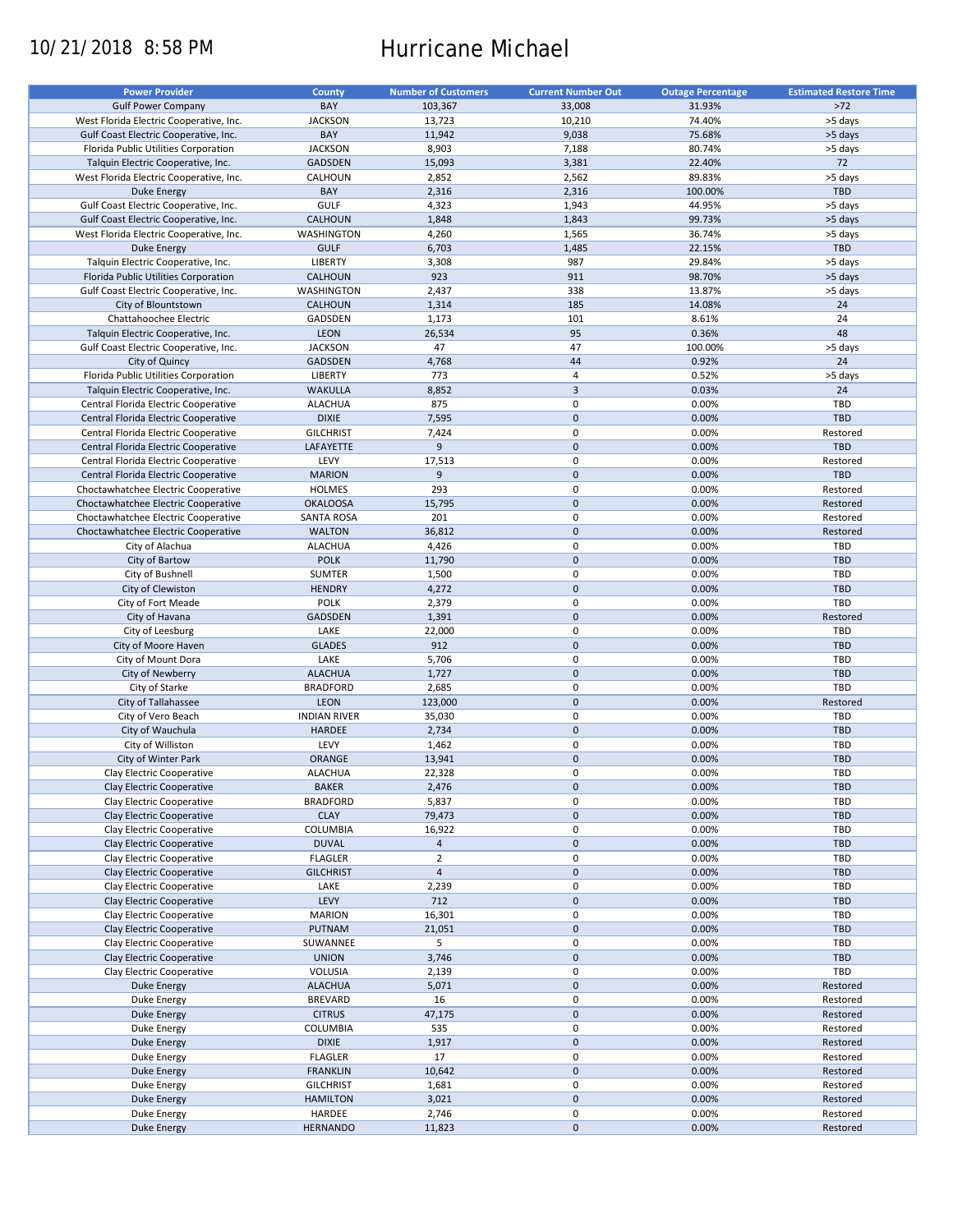### 10/21/2018 8:58 PM Hurricane Michael

| Duke Energy                                        | <b>HIGHLANDS</b>    | 54,128       | $\mathbf 0$ | 0.00% | Restored   |
|----------------------------------------------------|---------------------|--------------|-------------|-------|------------|
| <b>Duke Energy</b>                                 | HILLSBOROUGH        | 24           | $\mathbf 0$ | 0.00% | Restored   |
| Duke Energy                                        | <b>JEFFERSON</b>    | 4,829        | 0           | 0.00% | Restored   |
|                                                    |                     |              | $\mathbf 0$ |       |            |
| <b>Duke Energy</b>                                 | LAFAYETTE           | 880          |             | 0.00% | Restored   |
| Duke Energy                                        | LAKE                | 85,247       | 0           | 0.00% | Restored   |
| <b>Duke Energy</b>                                 | LEON                | 66           | $\mathbf 0$ | 0.00% | Restored   |
| Duke Energy                                        | LEVY                | 3,840        | 0           | 0.00% | Restored   |
|                                                    |                     |              |             |       |            |
| <b>Duke Energy</b>                                 | <b>MADISON</b>      | 4,037        | $\mathbf 0$ | 0.00% | Restored   |
| Duke Energy                                        | <b>MARION</b>       | 66,784       | 0           | 0.00% | Restored   |
| Duke Energy                                        | ORANGE              | 370,927      | $\mathbf 0$ | 0.00% | Restored   |
|                                                    |                     |              |             |       |            |
| Duke Energy                                        | <b>OSCEOLA</b>      | 48,545       | 0           | 0.00% | Restored   |
| Duke Energy                                        | PASCO               | 140,774      | $\mathbf 0$ | 0.00% | Restored   |
| Duke Energy                                        | PINELLAS            | 526,150      | $\mathbf 0$ | 0.00% | Restored   |
| Duke Energy                                        | <b>POLK</b>         | 103,167      | $\mathbf 0$ | 0.00% | Restored   |
|                                                    |                     |              |             |       |            |
| Duke Energy                                        | SEMINOLE            | 154,215      | $\pmb{0}$   | 0.00% | Restored   |
| <b>Duke Energy</b>                                 | <b>SUMTER</b>       | 10,453       | $\mathbf 0$ | 0.00% | Restored   |
| Duke Energy                                        | SUWANNEE            | 833          | $\pmb{0}$   | 0.00% | Restored   |
|                                                    |                     |              | $\mathbf 0$ |       |            |
| <b>Duke Energy</b>                                 | <b>TAYLOR</b>       | 6,261        |             | 0.00% | Restored   |
| Duke Energy                                        | VOLUSIA             | 81,049       | $\pmb{0}$   | 0.00% | Restored   |
| <b>Duke Energy</b>                                 | <b>WAKULLA</b>      | 7,063        | $\mathbf 0$ | 0.00% | Restored   |
| Escambia River Electric Cooperative, Inc.          | <b>ESCAMBIA</b>     | 3,452        | $\pmb{0}$   | 0.00% | <b>TBD</b> |
|                                                    |                     |              |             |       |            |
| Escambia River Electric Cooperative, Inc.          | <b>SANTA ROSA</b>   | 7,544        | $\mathbf 0$ | 0.00% | <b>TBD</b> |
| Florida Keys Electric Cooperative                  | <b>MONROE</b>       | 31,941       | $\pmb{0}$   | 0.00% | <b>TBD</b> |
| Florida Power and Light Company                    | <b>ALACHUA</b>      | 1,245        | $\mathbf 0$ | 0.00% | <b>TBD</b> |
|                                                    |                     |              |             |       |            |
| Florida Power and Light Company                    | <b>BAKER</b>        | 5,516        | $\mathbf 0$ | 0.00% | <b>TBD</b> |
| Florida Power and Light Company                    | <b>BRADFORD</b>     | 4,070        | $\pmb{0}$   | 0.00% | <b>TBD</b> |
| Florida Power and Light Company                    | <b>BREVARD</b>      | 312,828      | $\mathbf 0$ | 0.00% | TBD        |
|                                                    |                     |              |             |       |            |
| Florida Power and Light Company                    | <b>BROWARD</b>      | 939,530      | $\pmb{0}$   | 0.00% | <b>TBD</b> |
| Florida Power and Light Company                    | CHARLOTTE           | 116,579      | $\mathbf 0$ | 0.00% | TBD        |
| Florida Power and Light Company                    | <b>CLAY</b>         | 910          | $\pmb{0}$   | 0.00% | <b>TBD</b> |
| Florida Power and Light Company                    | <b>COLLIER</b>      | 215,499      | $\pmb{0}$   | 0.00% | <b>TBD</b> |
|                                                    |                     |              |             |       |            |
| Florida Power and Light Company                    | <b>COLUMBIA</b>     | 14,144       | $\pmb{0}$   | 0.00% | <b>TBD</b> |
| Florida Power and Light Company                    | <b>DESOTO</b>       | 16,855       | 0           | 0.00% | TBD        |
| Florida Power and Light Company                    | <b>DUVAL</b>        | 9            | $\mathbf 0$ | 0.00% | <b>TBD</b> |
|                                                    |                     |              |             |       |            |
| Florida Power and Light Company                    | <b>FLAGLER</b>      | 59,608       | 0           | 0.00% | TBD        |
| Florida Power and Light Company                    | <b>GLADES</b>       | 3,508        | $\pmb{0}$   | 0.00% | <b>TBD</b> |
| Florida Power and Light Company                    | HARDEE              | 33           | $\pmb{0}$   | 0.00% | TBD        |
| Florida Power and Light Company                    | <b>HENDRY</b>       | 9,892        | $\pmb{0}$   | 0.00% | <b>TBD</b> |
|                                                    |                     |              |             |       |            |
| Florida Power and Light Company                    | <b>HIGHLANDS</b>    | 519          | $\pmb{0}$   | 0.00% | <b>TBD</b> |
| Florida Power and Light Company                    | <b>INDIAN RIVER</b> | 57,796       | $\mathbf 0$ | 0.00% | <b>TBD</b> |
| Florida Power and Light Company                    | LEE                 | 266,497      | $\pmb{0}$   | 0.00% | TBD        |
|                                                    |                     |              |             |       |            |
| Florida Power and Light Company                    | MANATEE             | 188,203      | $\pmb{0}$   | 0.00% | <b>TBD</b> |
| Florida Power and Light Company                    | <b>MARTIN</b>       | 94,739       | $\pmb{0}$   | 0.00% | TBD        |
| Florida Power and Light Company                    | MIAMI-DADE          | 1,138,406    | $\mathbf 0$ | 0.00% | <b>TBD</b> |
|                                                    |                     |              |             |       |            |
| Florida Power and Light Company                    | <b>MONROE</b>       | 94           | $\mathbf 0$ | 0.00% | TBD        |
| Florida Power and Light Company                    | NASSAU              | 22,701       | $\mathbf 0$ | 0.00% | <b>TBD</b> |
| Florida Power and Light Company                    | OKEECHOBEE          | 20,142       | 0           | 0.00% | <b>TBD</b> |
|                                                    | <b>ORANGE</b>       |              |             |       |            |
| Florida Power and Light Company                    |                     | $\mathbf{3}$ | $\mathbf 0$ | 0.00% | <b>TBD</b> |
| Florida Power and Light Company                    | <b>OSCEOLA</b>      | 3            | $\mathbf 0$ | 0.00% | TBD        |
| Florida Power and Light Company                    | PALM BEACH          | 750,041      | $\pmb{0}$   | 0.00% | TBD        |
|                                                    |                     |              |             |       | TBD        |
| Florida Power and Light Company                    | PUTNAM              | 20,144       | 0           | 0.00% |            |
| Florida Power and Light Company                    | SARASOTA            | 270,158      | $\mathbf 0$ | 0.00% | <b>TBD</b> |
| Florida Power and Light Company                    | SEMINOLE            | 55,586       | 0           | 0.00% | TBD        |
| Florida Power and Light Company                    | ST. JOHNS           | 91,015       | 0           | 0.00% | TBD        |
|                                                    |                     |              |             | 0.00% | TBD        |
|                                                    |                     |              |             |       |            |
| Florida Power and Light Company                    | ST. LUCIE           | 129,369      | 0           |       |            |
| Florida Power and Light Company                    | SUWANNEE            | 5,025        | $\pmb{0}$   | 0.00% | <b>TBD</b> |
|                                                    |                     |              |             |       |            |
| Florida Power and Light Company                    | <b>UNION</b>        | 1,637        | 0           | 0.00% | TBD        |
| Florida Power and Light Company                    | <b>VOLUSIA</b>      | 179,598      | 0           | 0.00% | <b>TBD</b> |
| Florida Public Utilities Corporation               | NASSAU              | 15,989       | 0           | 0.00% | Restored   |
| Fort Pierce Utilities Authority                    | ST. LUCIE           | 27,630       | $\pmb{0}$   | 0.00% | <b>TBD</b> |
|                                                    |                     |              |             |       |            |
| Gainesville (Gainesville Regional Utilities - GRU) | <b>ALACHUA</b>      | 94,473       | 0           | 0.00% | TBD        |
| Glades Electric Cooperative, Inc.                  | <b>GLADES</b>       | 3,015        | $\pmb{0}$   | 0.00% | <b>TBD</b> |
| Glades Electric Cooperative, Inc.                  | HARDEE              | 0            | $\pmb{0}$   |       | TBD        |
|                                                    |                     |              |             |       |            |
| Glades Electric Cooperative, Inc.                  | <b>HENDRY</b>       | 3,530        | $\pmb{0}$   | 0.00% | <b>TBD</b> |
| Glades Electric Cooperative, Inc.                  | <b>HIGHLANDS</b>    | 7,321        | $\pmb{0}$   | 0.00% | TBD        |
| Glades Electric Cooperative, Inc.                  | <b>OKEECHOBEE</b>   | 2,278        | $\pmb{0}$   | 0.00% | <b>TBD</b> |
|                                                    |                     |              |             |       | <b>TBD</b> |
| Green Cove Springs Electric                        | <b>CLAY</b>         | 3,889        | $\pmb{0}$   | 0.00% |            |
| Gulf Coast Electric Cooperative, Inc.              | <b>WALTON</b>       | 100          | $\pmb{0}$   | 0.00% | TBD        |
| <b>Gulf Power Company</b>                          | <b>ESCAMBIA</b>     | 152,984      | 0           | 0.00% | Restored   |
| <b>Gulf Power Company</b>                          | <b>HOLMES</b>       | 2,572        | $\pmb{0}$   | 0.00% | Restored   |
|                                                    |                     |              |             |       |            |
| <b>Gulf Power Company</b>                          | <b>JACKSON</b>      | 1,375        | 0           | 0.00% | Restored   |
| <b>Gulf Power Company</b>                          | <b>OKALOOSA</b>     | 94,172       | $\pmb{0}$   | 0.00% | Restored   |
| <b>Gulf Power Company</b>                          | <b>SANTA ROSA</b>   | 72,563       | 0           | 0.00% | Restored   |
| <b>Gulf Power Company</b>                          | <b>WALTON</b>       | 23,578       | $\pmb{0}$   | 0.00% | Restored   |